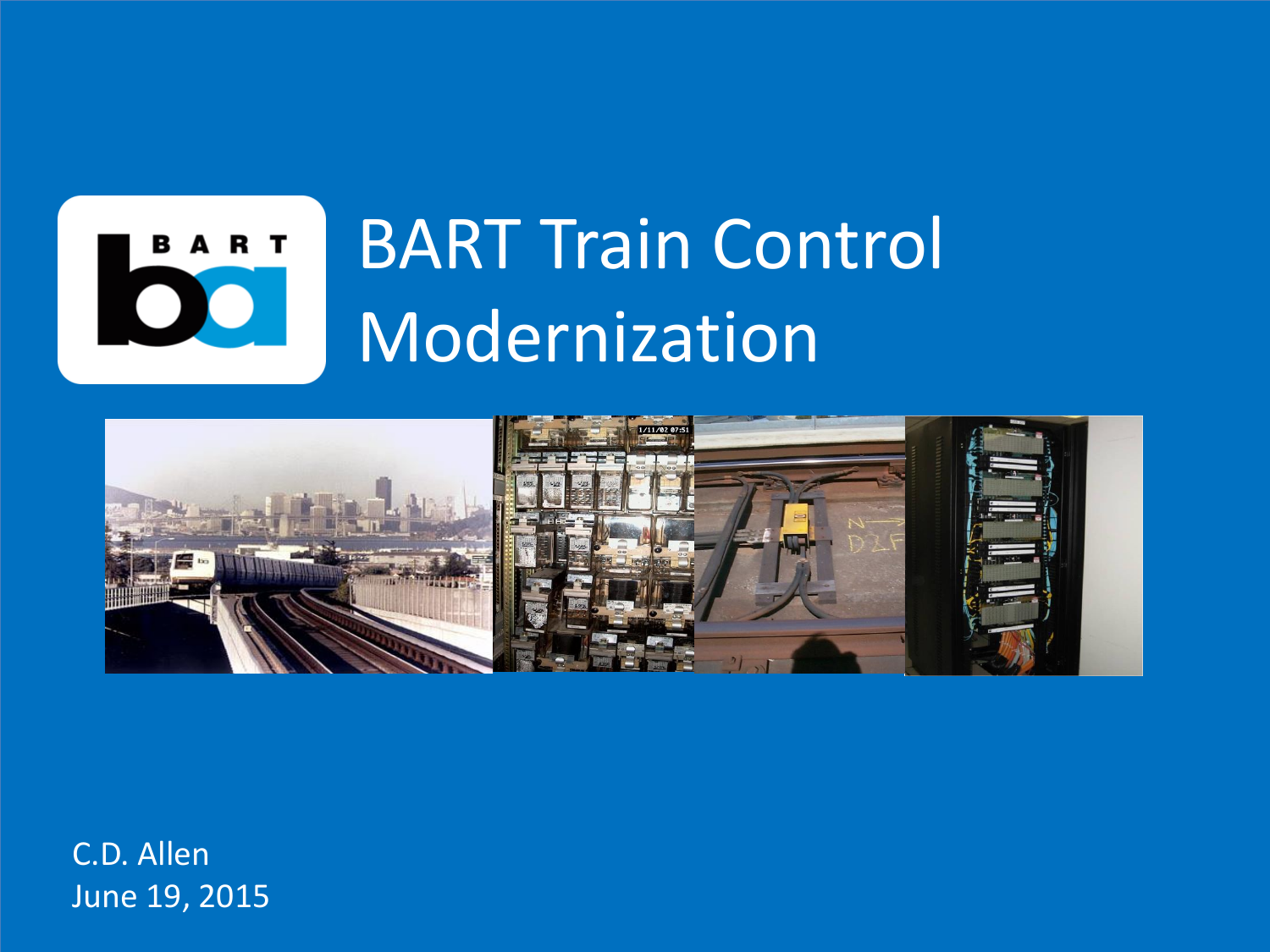

Convergence of need for increased performance and end of life of BART train control systems

Obsolescence: Age of equipment; lack of parts; hard to maintain

Performance: Capacity, headway, run time, reliability

O&M Costs: High costs associated with maintenance of diversified equipment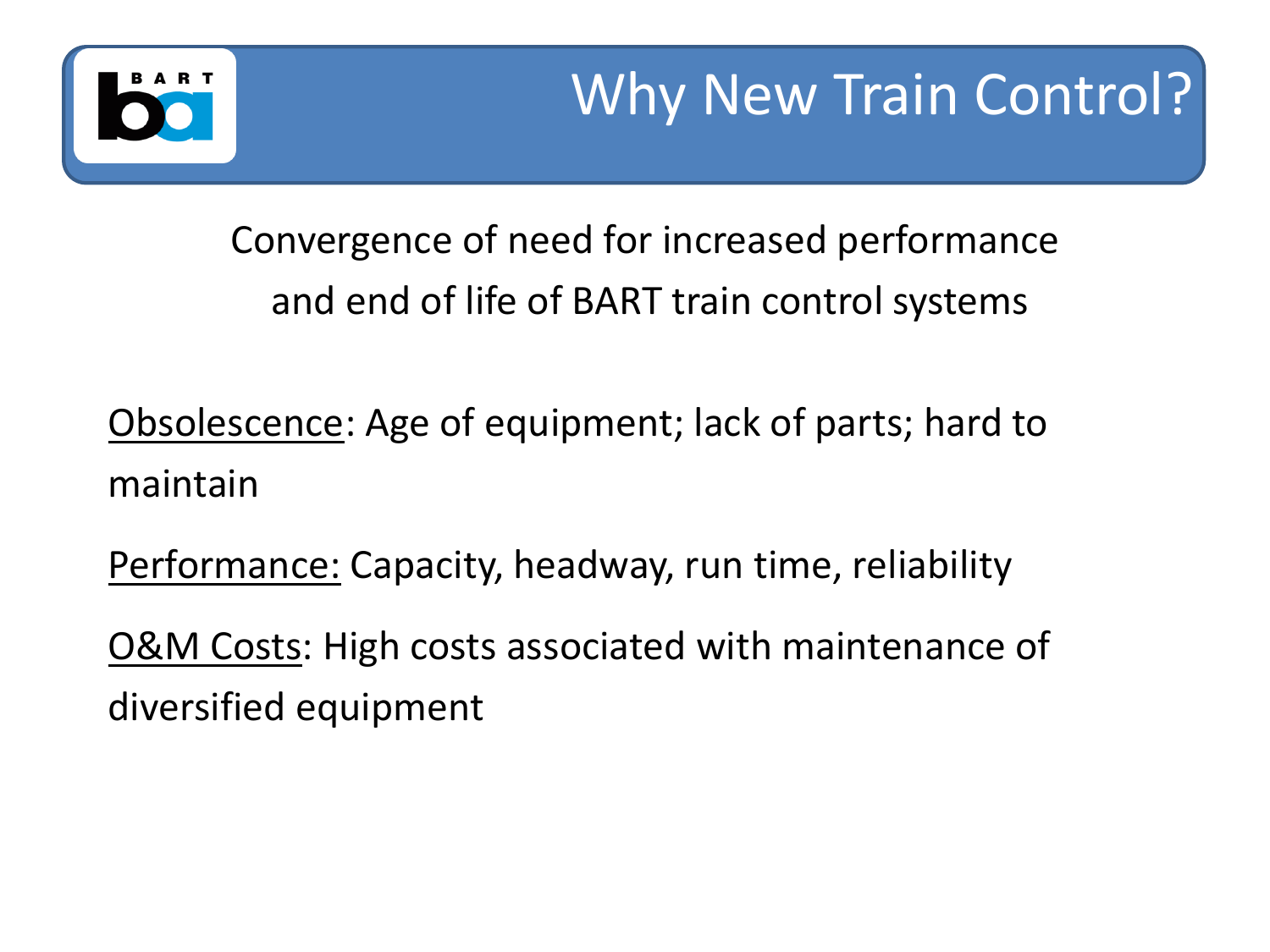- 1972 Original system, first fully automatic metro, Westinghouse MUX audio frequency track circuits - 74 miles
- 1989 2nd generation of Westinghouse for express tracks
- 1995 GRS (Alstom) on East Bay extensions 19 miles
- 1998 New SORS core system
- 2002 Bombardier on SFO extension 12 miles
- 2015 Alstom on Warm Springs and VTA extensions 16 miles
- Plus multiple upgrades over the years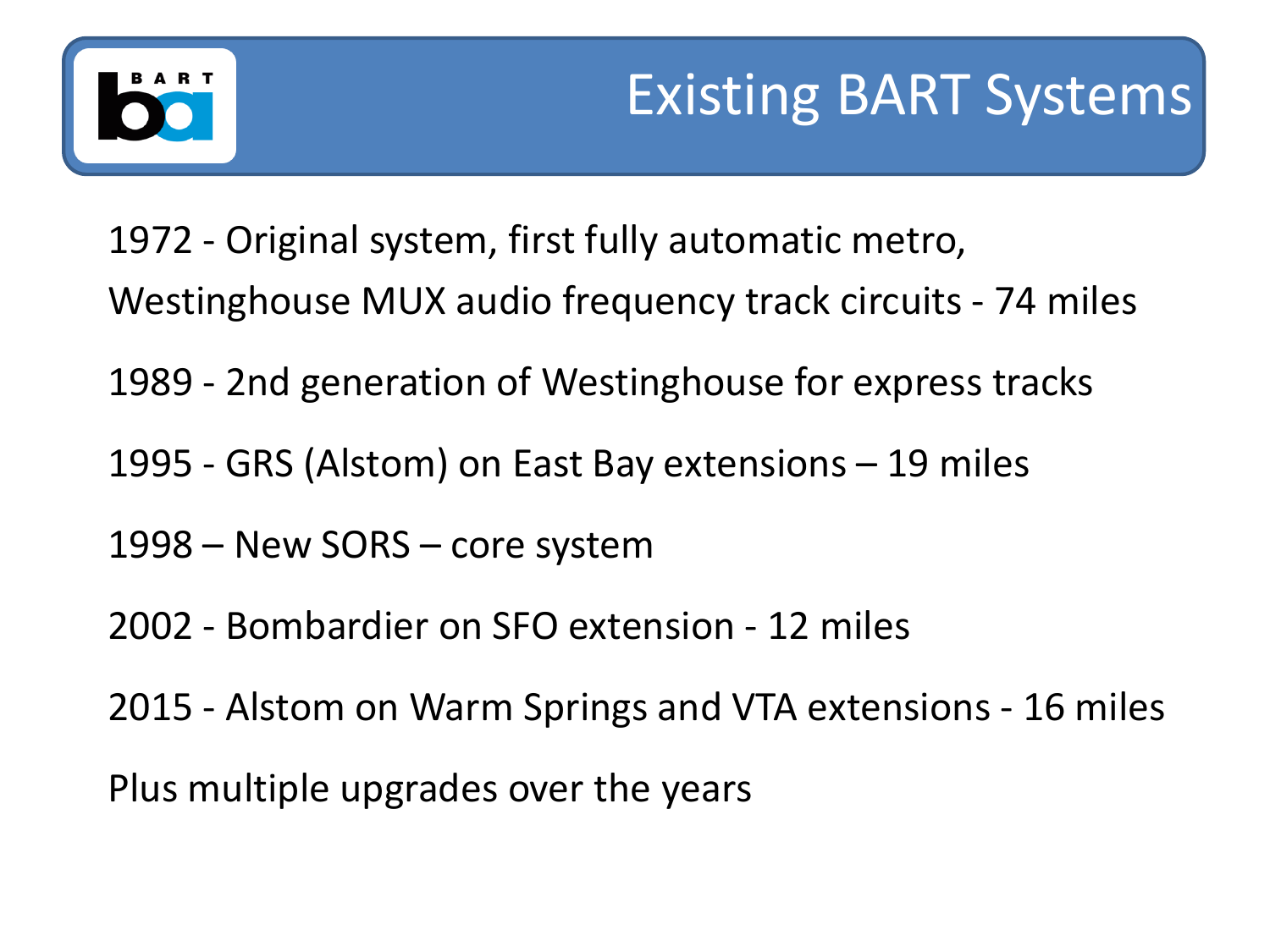

Automatic Train Control (ATC)

Automatic Train Protection (ATP) – Vital safety system that controls train speed and separation

Automatic Train Operations (ATO) – Non-vital system for station stopping and other driver functions

Automatic Train Supervision (ATS) – Non-vital system that manages train schedules and provides information and control to the OCC

Interlocking – Vital system of "gates" that control movement on tracks and over switches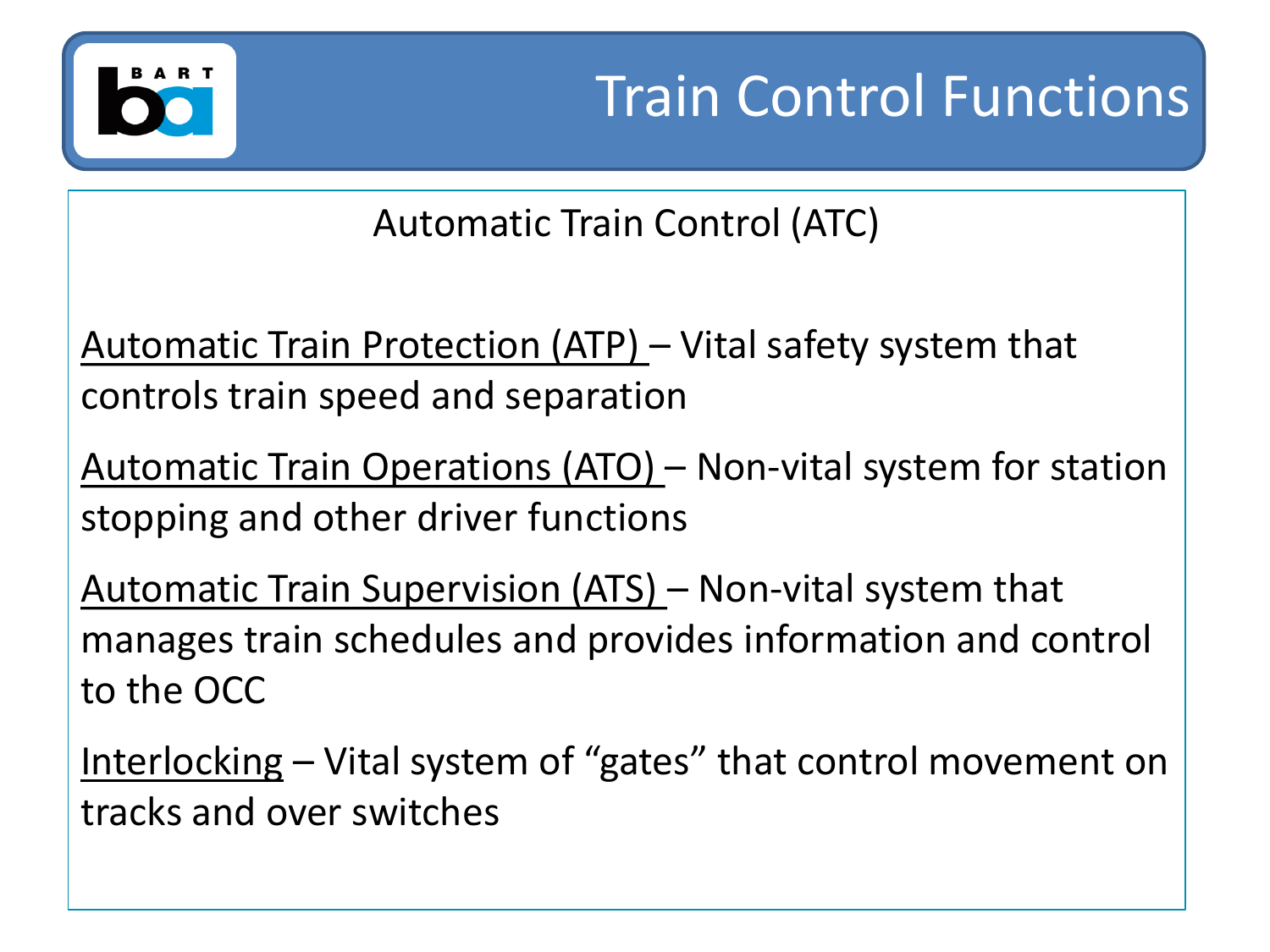



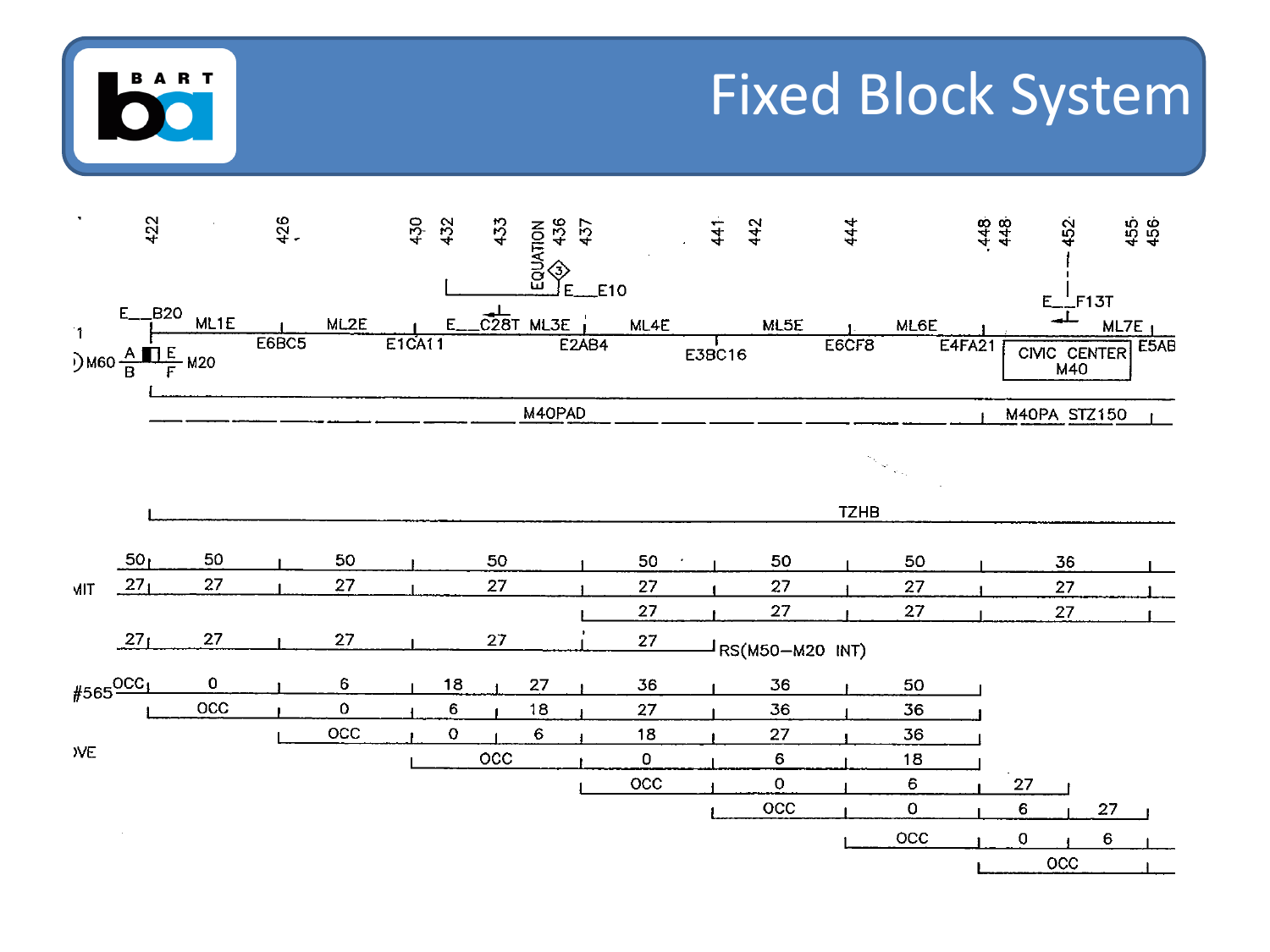

## Fixed Block System and SORS

| Tk Circuit 1        | Tk Circuit 2           | Tk Circuit 3 | <b>Tk Circuit 4</b>    | Tk Circuit 5         | Tk Circuit 6    |
|---------------------|------------------------|--------------|------------------------|----------------------|-----------------|
| 1000                | 600                    | 300          | 1000                   | 1000                 | 500             |
|                     |                        |              |                        |                      |                 |
| <u>in ne " en f</u> |                        |              |                        |                      | با ساب سابان کا |
|                     |                        |              |                        |                      |                 |
|                     |                        |              |                        |                      |                 |
|                     |                        |              |                        |                      |                 |
|                     |                        |              |                        |                      |                 |
|                     |                        |              |                        |                      |                 |
|                     | <u>so qoo oo qiooj</u> |              |                        |                      |                 |
|                     |                        |              |                        |                      |                 |
|                     |                        |              |                        |                      |                 |
|                     |                        |              | <u>Sterne beried p</u> |                      |                 |
|                     |                        |              |                        |                      |                 |
|                     |                        |              |                        |                      |                 |
|                     |                        |              |                        | <u>soger en geel</u> |                 |
|                     |                        |              |                        |                      |                 |
|                     |                        |              |                        |                      |                 |
|                     |                        |              | <u>sogas sogasi</u>    |                      |                 |
|                     |                        |              |                        |                      |                 |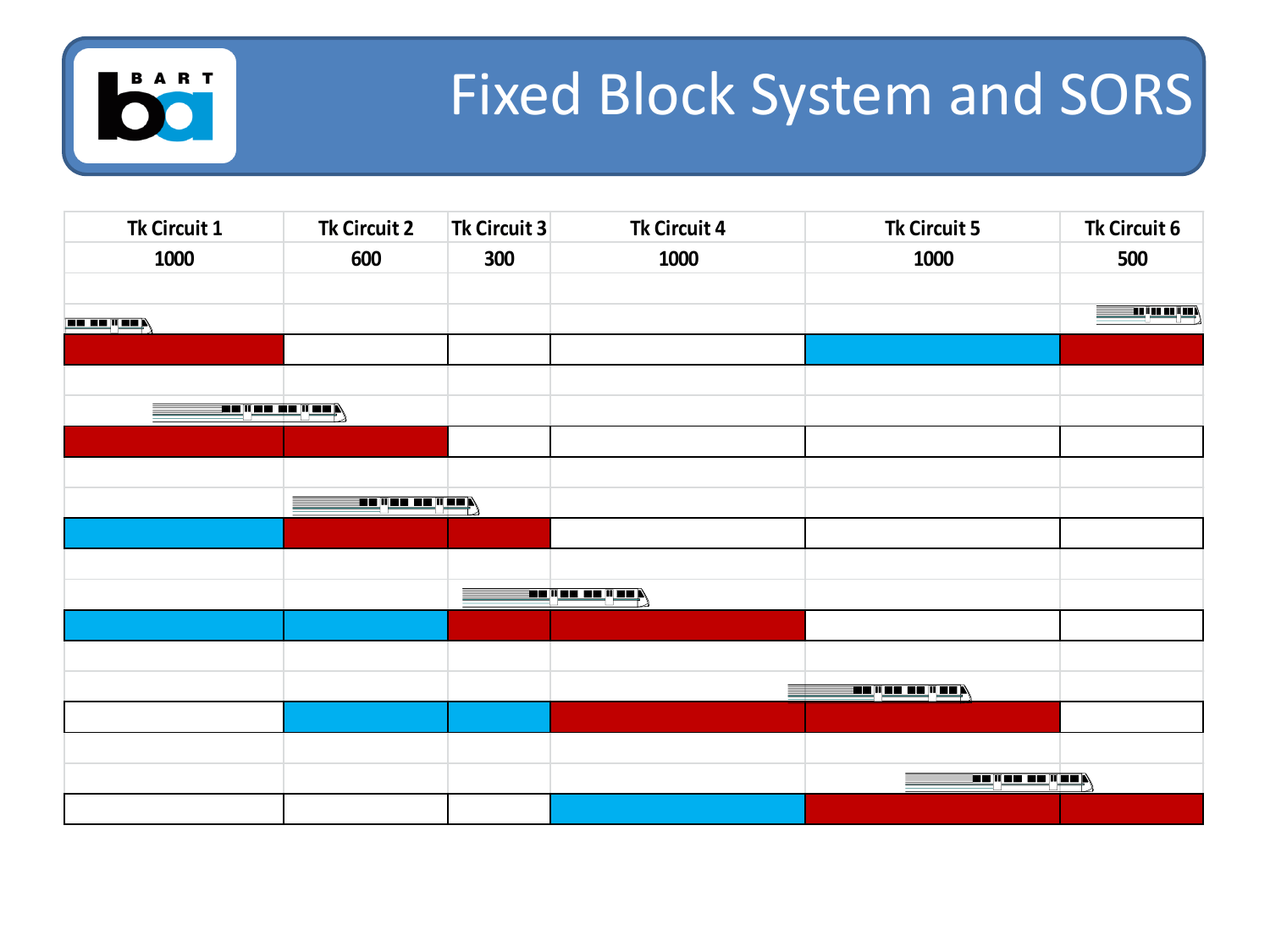

**CBTC Moving Block Vehicle Centric**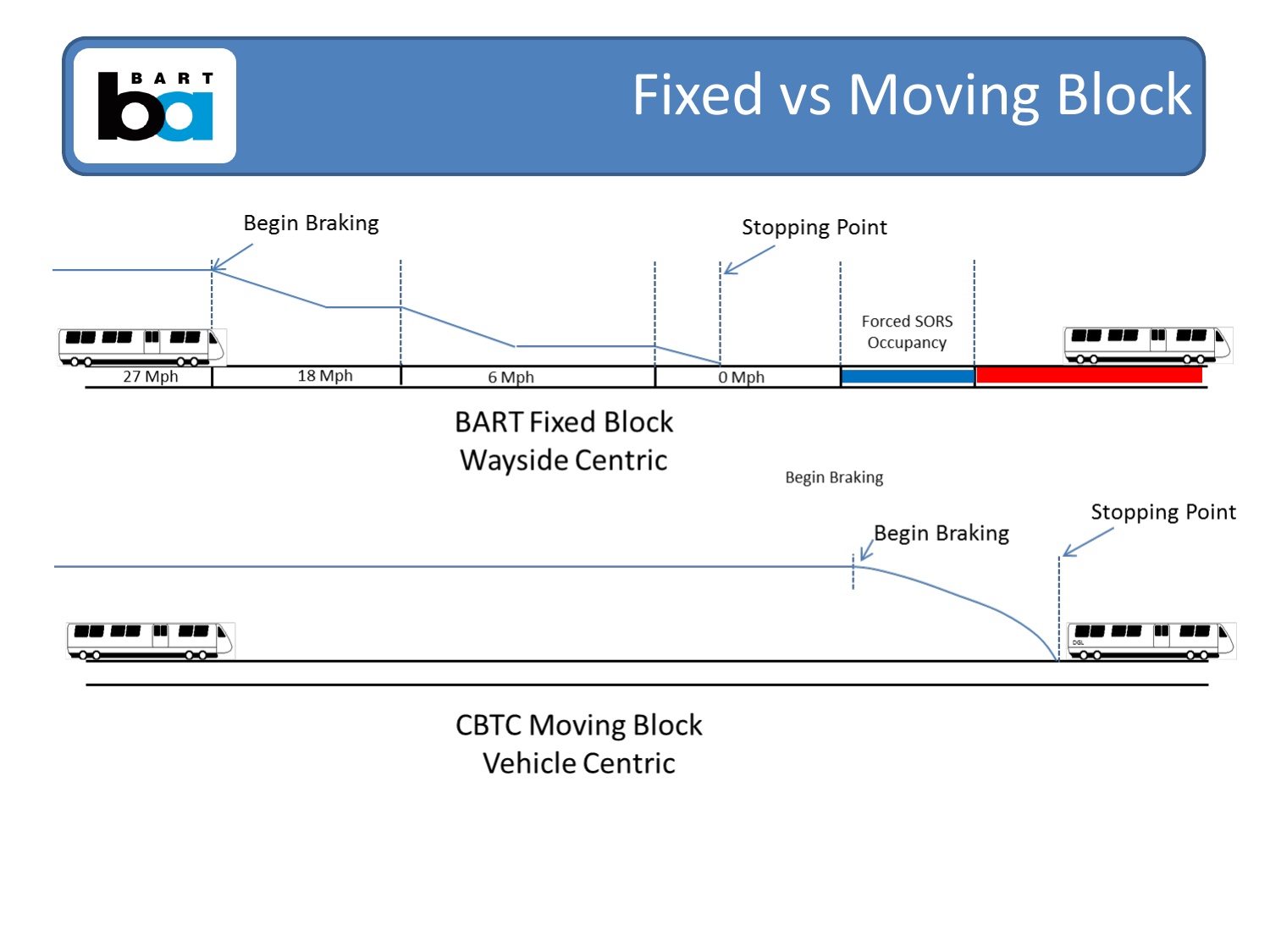## Fixed vs CBTC





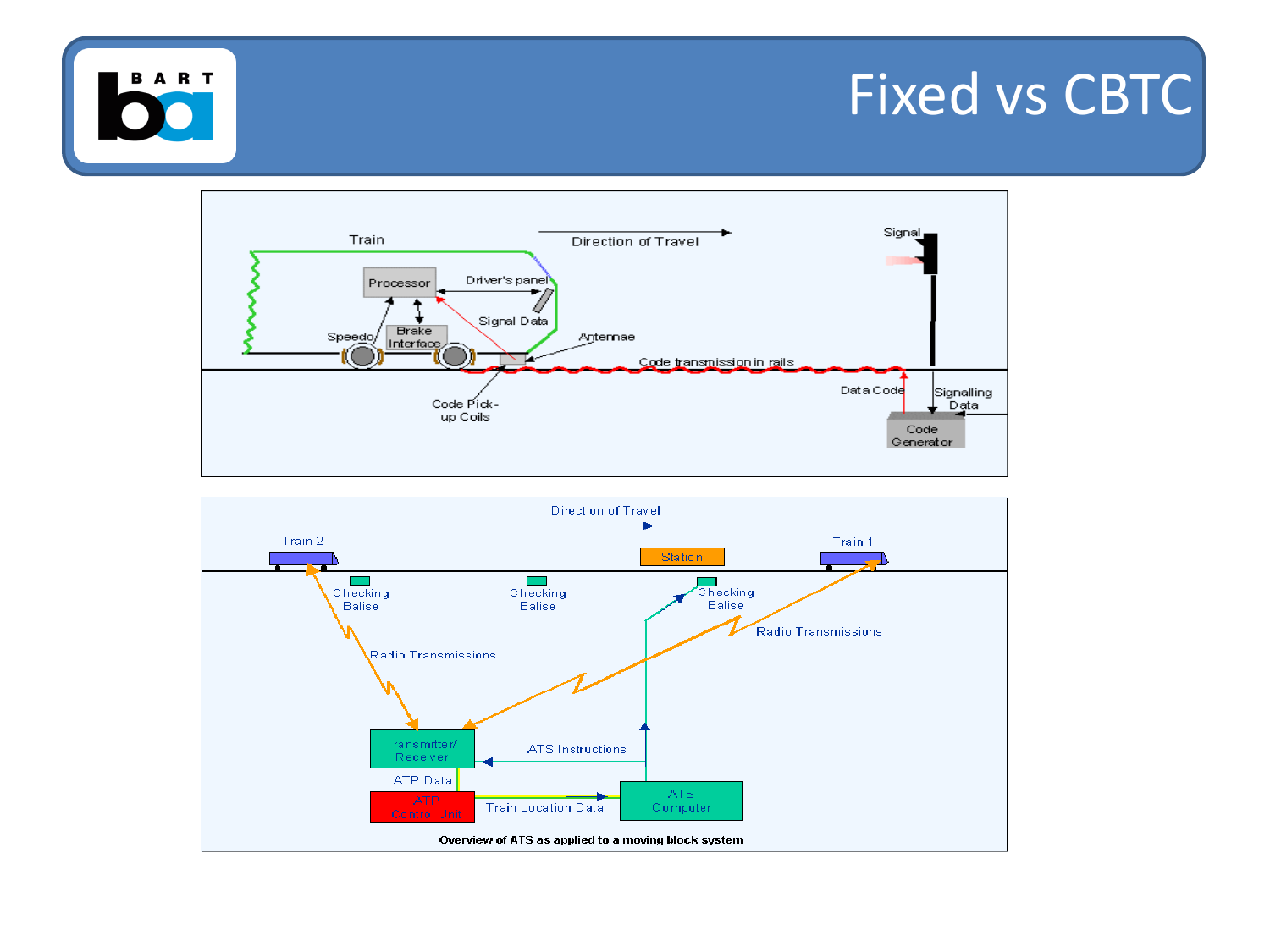



Technology Advantages

Higher capacity thru put

Higher resiliency

Very little wayside installation

Power savings

Vehicle wear and tear

Facilitates maintenance activities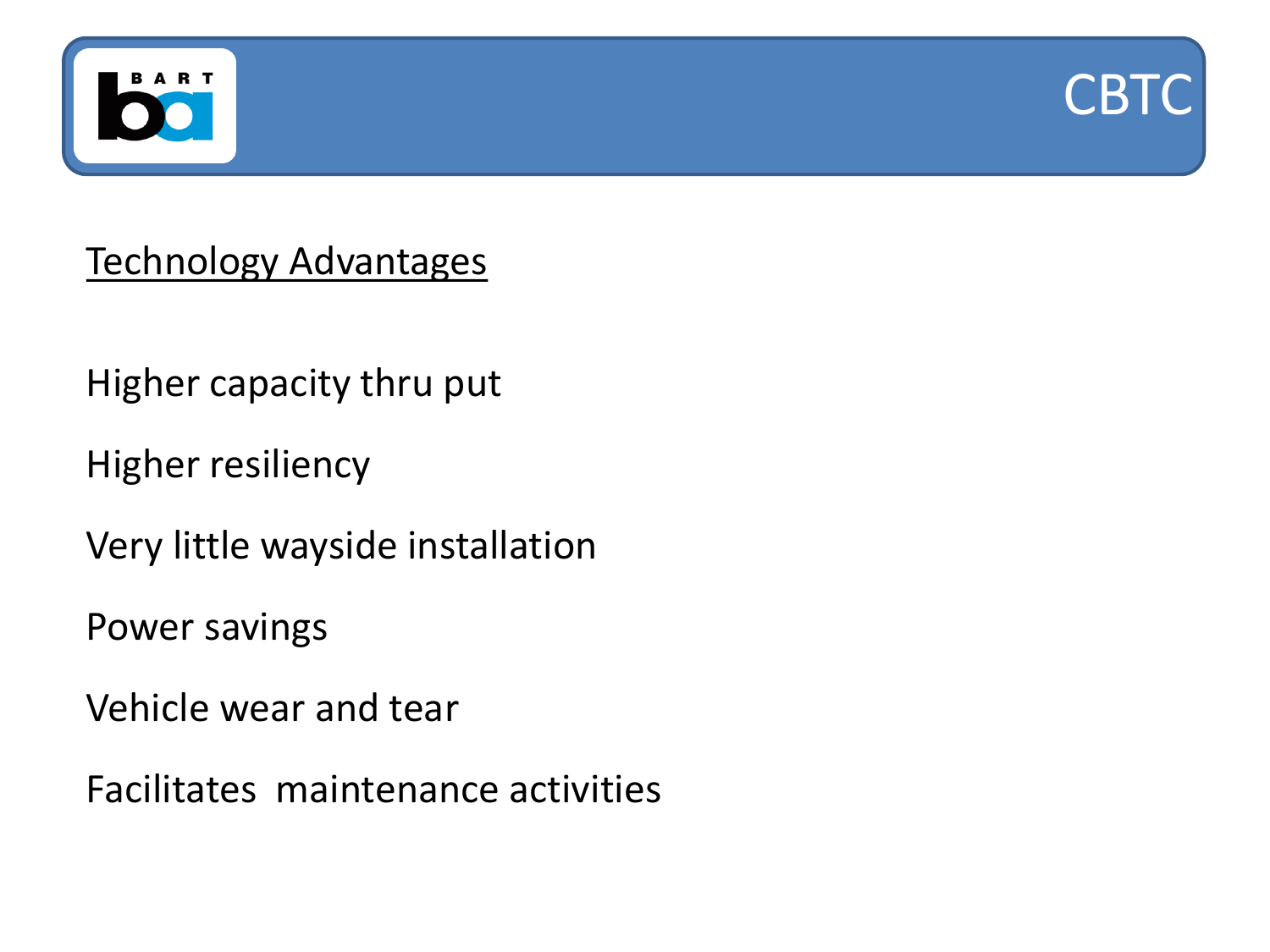



Technology Challenges

Staff training

Implementation

Car-borne controller change-out

Loss of control over system content and configuration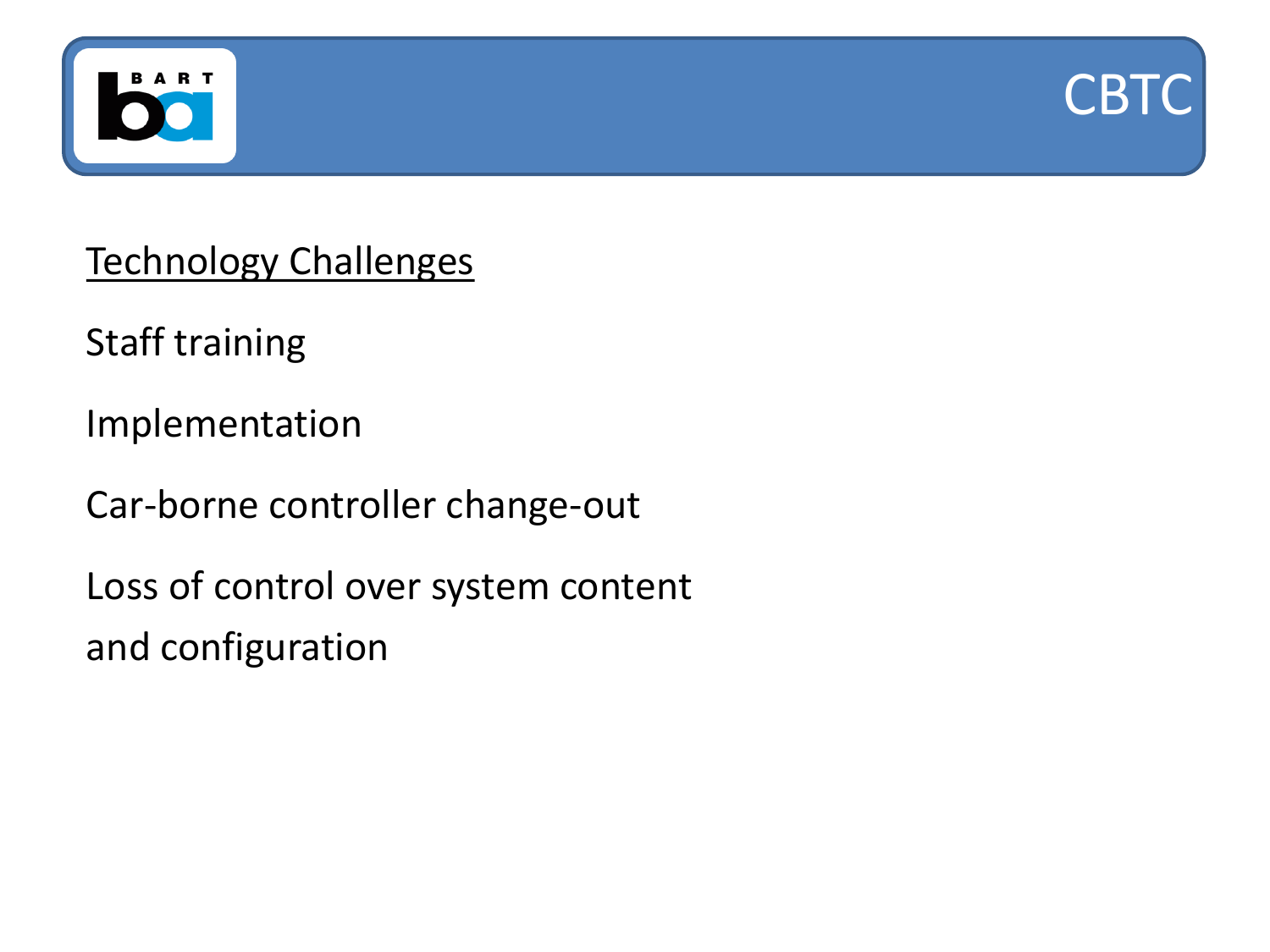# Central Computer System

### Core Train Functions: Train tracking Train routing Schedule maintaining **Dispatching**

Command and Indication:

Traction power Fire systems Ventilation fans Water pumps, valves Emergency generators UPS systems

#### Maintenance Data:

Vehicle miles Equipment cycles